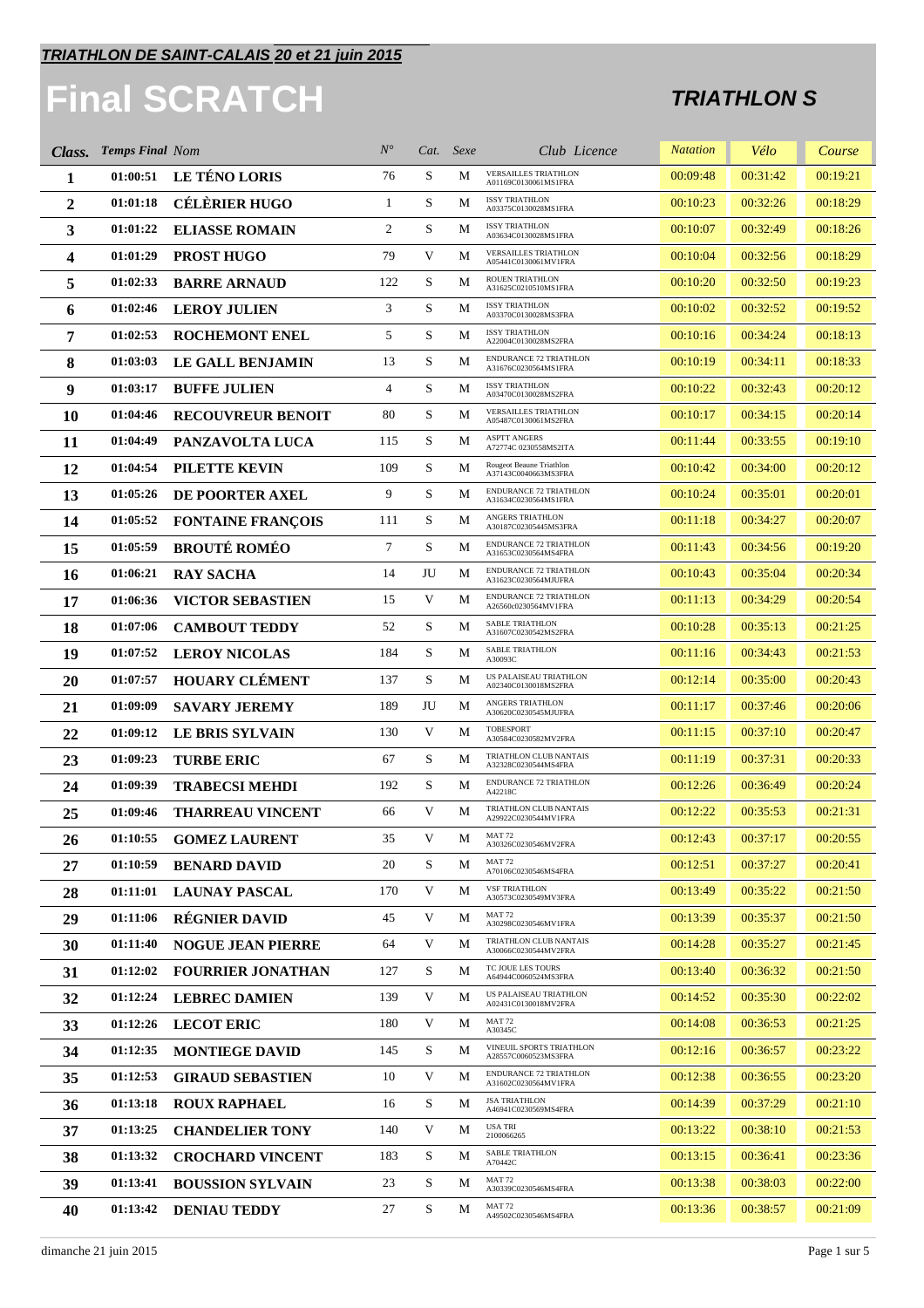## **Final SCRATCH**

| Class. | <b>Temps Final Nom</b> |                              | $N^{\circ}$ |           | Cat. Sexe | Club Licence                                              | <b>Natation</b> | Vélo     | Course   |
|--------|------------------------|------------------------------|-------------|-----------|-----------|-----------------------------------------------------------|-----------------|----------|----------|
| 41     | 01:13:48               | <b>MORESVE DAVID</b>         | 141         | S         | М         | <b>USGN</b><br>A723190060533MS4FRA                        | 00:15:52        | 00:38:19 | 00:19:37 |
| 42     | 01:14:02               | <b>GESLAIN FRANCK</b>        | 164         | S         | М         | <b>VSF TRIATHLON</b><br>A30566C0230549MS4FRA              | 00:13:52        | 00:38:14 | 00:21:56 |
| 43     | 01:14:05               | <b>RICHARD LUC</b>           | 101         | S         | М         | $\rm NL$                                                  | 00:13:33        | 00:38:13 | 00:22:19 |
| 44     | 01:14:14               | <b>TOUZEAU SEBASTIEN</b>     | 193         | S         | M         | FREE IRON TEAM<br>A66542C                                 | 00:14:50        | 00:37:42 | 00:21:42 |
| 45     | 01:14:18               | <b>LE SOURD EVEN</b>         | 171         | S         | М         | <b>VSF TRIATHLON</b><br>A30552C0230549MS4FRA              | 00:13:24        | 00:37:59 | 00:22:55 |
| 46     | 01:15:06               | <b>AUMONT PATRICE</b>        | 150         | S         | М         | <b>VSF TRIATHLON</b><br>A30610C0230549MSAFRA              | 00:14:22        | 00:38:14 | 00:22:30 |
| 47     | 01:15:07               | <b>CAMBOUT THIERRY</b>       | 8           | V         | М         | <b>ENDURANCE 72 TRIATHLON</b><br>A31652C0230564MV3FRA     | 00:14:48        | 00:37:47 | 00:22:32 |
| 48     | 01:15:33               | <b>NICOLLEAU MARTIN</b>      | 63          | JU        | М         | TRIATHLON CLUB NANTAIS<br>A58765C0230544MJUFRA            | 00:14:53        | 00:38:58 | 00:21:42 |
| 49     | 01:15:35               | <b>BOULIN CLEMENT</b>        | 154         | JU        | M         | <b>VSF TRIATHLON</b><br>A30621C0230549MJUFRA              | 00:11:41        | 00:39:28 | 00:24:26 |
| 50     | 01:15:42               | <b>RENVOISE CHRISTOPHE</b>   | 128         | V         | M         | TC JOUE LES TOURS<br>A28603C0060524MV1FRA                 | 00:14:11        | 00:37:40 | 00:23:51 |
| 51     | 01:16:13               | <b>BARRE THIERRY</b>         | 152         | V         | М         | <b>VSF TRIATHLON</b><br>A31573C0230549MV2FRA              | 00:15:42        | 00:38:02 | 00:22:29 |
| 52     | 01:16:15               | <b>PENIN VICTOR</b>          | 117         | <b>CA</b> | M         | ASTD TRIATHLON<br>A34247C0200604MCAFRA                    | 00:13:12        | 00:39:09 | 00:23:54 |
| 53     | 01:16:19               | <b>BOULAY NICOLAS</b>        | 142         | S         | М         | VENDOME TRIATHLON<br>A46666C0060522MS4FRA                 | 00:14:26        | 00:38:42 | 00:23:11 |
| 54     | 01:16:29               | <b>RUCHETON YOHANN</b>       | 121         | S         | М         | <b>RENNES TRIATHLON</b><br>A34803C0050615MS3FRA           | 00:11:42        | 00:41:02 | 00:23:45 |
| 55     | 01:16:33               | <b>ANDRIEU WILFRIED</b>      | 149         | V         | М         | <b>VSF TRIATHLON</b><br>A30540C0230549MV1FRA              | 00:12:50        | 00:38:31 | 00:25:12 |
| 56     | 01:16:44               | <b>COTTENCEAU JULIEN</b>     | 188         | S         | М         | FREE IRON TEAM<br>A67299C                                 | 00:14:47        | 00:37:23 | 00:24:34 |
| 57     | 01:16:53               | <b>DOMAIN MICKAEL</b>        | 160         | V         | М         | <b>VSF TRIATHLON</b><br>A30567C0230549MV1FRA              | 00:15:08        | 00:37:59 | 00:23:46 |
| 58     | 01:16:59               | <b>GUY ROMAIN</b>            | 167         | S         | М         | <b>VSF TRIATHLON</b><br>A30564C0230549MS2FRA              | 00:11:57        | 00:41:38 | 00:23:24 |
| 59     | 01:17:05               | MONTJOTIN ARNAUD             | 41          | V         | М         | <b>MAT 72</b><br>A43828C0230546MV1FRA                     | 00:14:38        | 00:38:01 | 00:24:26 |
| 60     | 01:17:22               | <b>DELFORGE DAVID</b>        | 54          | V         | М         | SAINT AVERTIN SPORTS TRIATHLON 37<br>A29421C0060532MV1FRA | 00:17:38        | 00:38:23 | 00:21:21 |
| 61     | 01:17:32               | <b>COSNARD ROMAIN</b>        | 110         | S         | М         | ALENCON TRIATHLON<br>A44444C0200611MS2FRA                 | 00:15:54        | 00:39:10 | 00:22:28 |
| 62     | 01:17:45               | <b>PORCHER CORENTIN</b>      | 43          | <b>CA</b> | М         | <b>MAT 72</b><br>A30438C0230546MCAFRA                     | 00:13:51        | 00:39:58 | 00:23:56 |
| 63     | 01:17:49               | <b>LIENART JEAN-FRANCOIS</b> | 39          | V         | М         | <b>MAT 72</b><br>A70718C0230546MV1FRA                     | 00:15:04        | 00:38:54 | 00:23:51 |
| 64     | 01:18:03               | <b>GUÉRIN CÉLINE</b>         | 60          | S         | F         | TRIATHLON CLUB NANTAIS<br>A56611C0230544FS1FRA            | 00:13:25        | 00:39:28 | 00:25:10 |
| 65     | 01:18:10               | <b>RIGAULT MATTHIEU</b>      | 19          | S         | М         | <b>JSA TRIATHLON</b><br>A57576C0230569MS2FRA              | 00:17:05        | 00:39:54 | 00:21:11 |
| 66     | 01:18:13               | <b>COUSIN NICOLAS</b>        | 118         | V         | M         | LES TRITONS CONDEENS<br>A48615C0200011MV2FRA              | 00:13:50        | 00:41:02 | 00:23:21 |
| 67     | 01:18:27               | <b>BRUNEAU OLIVIER</b>       | 155         | S         | М         | <b>VSF TRIATHLON</b><br>A49409C0230549MS4FRA              | 00:16:07        | 00:37:40 | 00:24:40 |
| 68     | 01:18:29               | <b>DURAND ALEXIS</b>         | 31          | S         | М         | <b>MAT 72</b><br>A44427C0230546MS4FRA                     | 00:16:20        | 00:39:45 | 00:22:24 |
| 69     | 01:18:53               | <b>AMELINEAU CYRILLE</b>     | 147         | V         | М         | <b>VSF TRIATHLON</b><br>A30536C0230549MV1FRA              | 00:14:32        | 00:40:46 | 00:23:35 |
| 70     | 01:19:09               | <b>NOYER MATHIEU</b>         | 116         | <b>CA</b> | М         | ASPTT TRIATHLON ORLEANS<br>A28754C0060525MCAFRA           | 00:17:06        | 00:37:14 | 00:24:49 |
| 71     | 01:19:20               | LE MENÉ LÉNAICK              | 61          | S         | F         | TRIATHLON CLUB NANTAIS<br>A31909C0230544FS3FRA            | 00:13:54        | 00:40:55 | 00:24:31 |
| 72     | 01:19:25               | <b>LACORRE NATACHA</b>       | 12          | S         | F         | <b>ENDURANCE 72 TRIATHLON</b><br>A28779C0230564FS4FRA     | 00:13:30        | 00:42:50 | 00:23:05 |
| 73     | 01:19:30               | <b>BORDEAU MICKAEL</b>       | 82          | S         | М         | NL                                                        | 00:16:48        | 00:41:37 | 00:21:05 |
| 74     | 01:19:45               | <b>HOULBERT CHARLES-PHIL</b> | 37          | S         | М         | MAT 72<br>A30372C0230546MS3FRA                            | 00:16:52        | 00:40:26 | 00:22:27 |
| 75     | 01:19:45               | <b>COUDRAY EMMA</b>          | 159         | CA        | F         | <b>VSF TRIATHLON</b><br>A30588C0230549FCAFRA              | 00:13:14        | 00:40:21 | 00:26:10 |
| 76     | 01:19:51               | PIOGE DANIEL                 | 175         | V         | М         | <b>VSF TRIATHLON</b><br>A49411C0230549MV3FRA              | 00:15:57        | 00:41:34 | 00:22:20 |
| 77     | 01:19:59               | <b>RAIMBAULT TONY</b>        | 57          | S         | М         | SAINT AVERTIN SPORTS TRIATHLON 37<br>A29414C0060532MS4FRA | 00:15:17        | 00:39:13 | 00:25:29 |
| 78     | 01:20:16               | <b>BOISSET ALEXANDRE</b>     | 144         | S         | М         | VINEUIL SPORTS TRIATHLON<br>A28559C0060523MS4FRA          | 00:17:07        | 00:40:31 | 00:22:38 |
| 79     | 01:20:18               | <b>TROGNON PHILIPPE</b>      | 47          | V         | М         | MAT <sub>72</sub><br>A30362C0230546MV3FRA                 | 00:15:13        | 00:39:43 | 00:25:22 |
| 80     | 01:20:23               | <b>DELAGORDERIE PIERRE-J</b> | 182         | S         | M         | $\rm NL$                                                  | 00:17:26        | 00:40:52 | 00:22:05 |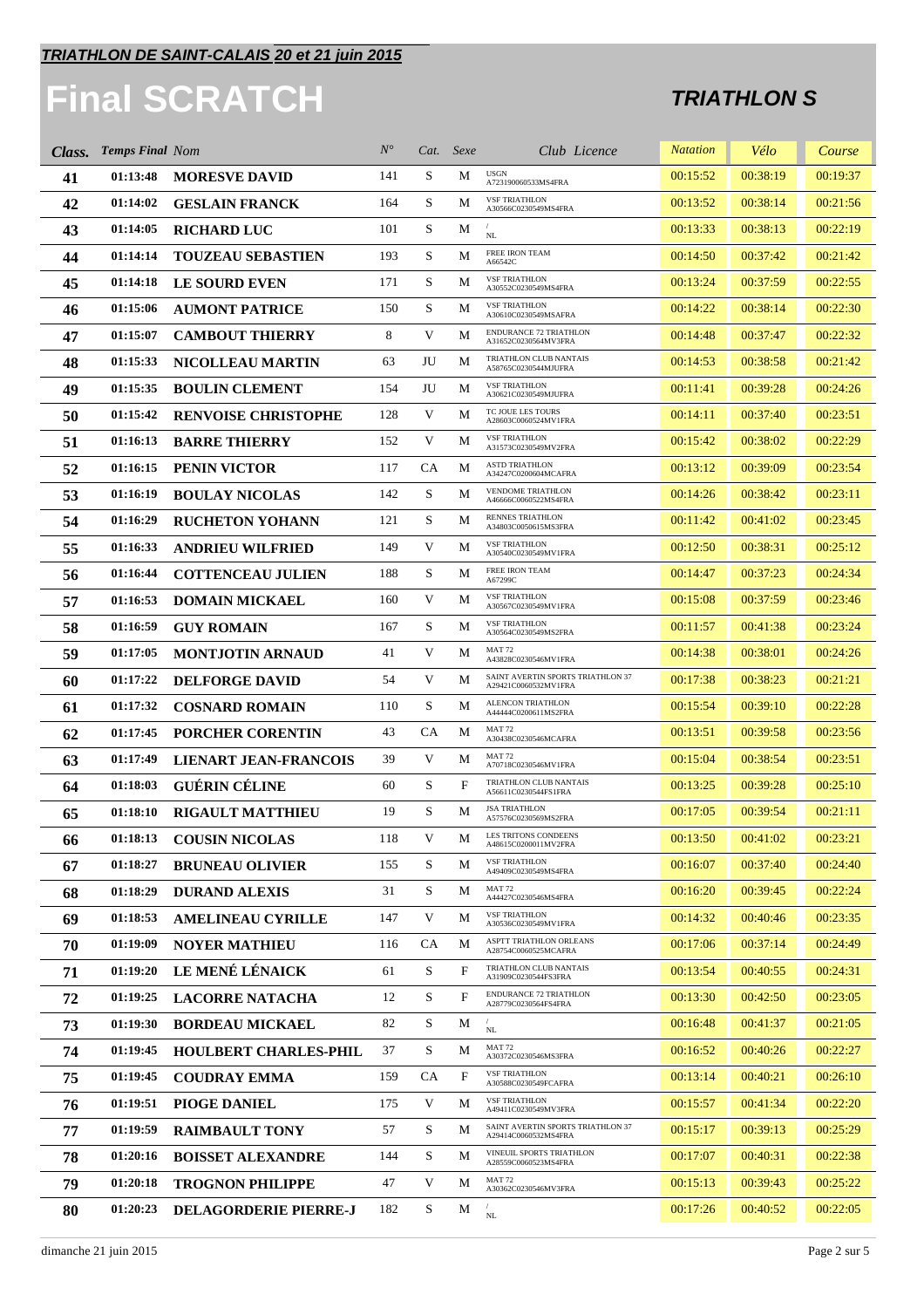## **Final SCRATCH**

| Class.     | <b>Temps Final Nom</b> |                             | $N^{\circ}$ |             | Cat. Sexe                 | Club Licence                                              | <b>Natation</b> | Vélo     | Course   |
|------------|------------------------|-----------------------------|-------------|-------------|---------------------------|-----------------------------------------------------------|-----------------|----------|----------|
| 81         | 01:20:48               | <b>TOUZE JEAN-FRANÇOIS</b>  | 191         | V           | М                         | ASFAS TRIATHLON<br>A28387C0060520MV4FRA                   | 00:16:28        | 00:39:53 | 00:24:27 |
| 82         | 01:21:11               | <b>NOYER BRUNO</b>          | 119         | $\mathbf V$ | M                         | ORLEANS TRIATHLON CLUB 45<br>A29349C0060531MV3FRA         | 00:15:56        | 00:40:02 | 00:25:13 |
| 83         | 01:21:41               | <b>FRIN THIBAULT</b>        | 33          | CA          | М                         | <b>MAT 72</b><br>A47762C0230546MCAFRA                     | 00:14:30        | 00:40:46 | 00:26:25 |
| 84         | 01:21:43               | <b>DERET FRANCK</b>         | 28          | $\mathbf V$ | М                         | MAT <sub>72</sub><br>A30318C0230546MV3FRA                 | 00:15:29        | 00:40:59 | 00:25:15 |
| 85         | 01:21:47               | <b>BRIANT FRANÇOIS</b>      | 53          | S           | М                         | SAINT AVERTIN SPORTS TRIATHLON 37<br>A26304C0060532MS3FRA | 00:13:37        | 00:42:46 | 00:25:24 |
| 86         | 01:22:02               | <b>ALLAIRE RICHARD</b>      | 6           | S           | M                         | ENDURANCE 72 TRIATHLON<br>A62452C023056MS4FRA             | 00:15:03        | 00:40:47 | 00:26:12 |
| 87         | 01:22:07               | <b>HALOPEAU CLAIRE</b>      | 124         | S           | F                         | <b>SAUMUR NATATION</b><br>A31871C0230046FS1FRA            | 00:14:16        | 00:43:24 | 00:24:27 |
| 88         | 01:22:25               | <b>LOYEN ARTHUR</b>         | 172         | S           | М                         | <b>VSF TRIATHLON</b><br>A66919C0230549MS1FRA              | 00:15:01        | 00:42:01 | 00:25:23 |
| 89         | 01:22:35               | <b>MENOURY KELLY</b>        | 94          | ${\bf S}$   | $\boldsymbol{\mathrm{F}}$ | $\rm NL$                                                  | 00:14:00        | 00:42:45 | 00:25:50 |
| 90         | 01:22:47               | <b>THELIN SEBASTIEN</b>     | 107         | S           | М                         | $\sqrt{2}$<br>$\rm NL$                                    | 00:15:21        | 00:43:01 | 00:24:25 |
| 91         | 01:22:53               | <b>GILLET JEAN-MICHEL</b>   | 190         | V           | М                         | <b>MAT 72</b><br>0230546MV4FRA                            | 00:16:15        | 00:41:46 | 00:24:52 |
| 92         | 01:23:05               | <b>MEUNIER FRANCK</b>       | 187         | ${\bf S}$   | М                         | $\rm NL$                                                  | 00:15:53        | 00:41:44 | 00:25:28 |
| 93         | 01:23:07               | <b>LOUIS FRÉDÉRIC</b>       | 132         | V           | M                         | TRI ATTITUDE 41<br>A29603C0060538MV1FRA                   | 00:12:01        | 00:46:16 | 00:24:50 |
| 94         | 01:23:15               | <b>BABIN ALEXANDRE</b>      | 151         | V           | M                         | <b>VSF TRIATHLON</b><br>A30537C0230549MV1FRA              | 00:14:27        | 00:41:43 | 00:27:05 |
| 95         | 01:23:25               | <b>FONTENEAU ELISA</b>      | 32          | <b>CA</b>   | $\boldsymbol{\mathrm{F}}$ | <b>MAT 72</b><br>A30288C0230546FCAFRA                     | 00:13:28        | 00:44:54 | 00:25:03 |
| 96         | 01:23:29               | LECHONNAUX CHARLOTT         | 91          | V           | $\boldsymbol{\mathrm{F}}$ | $\sqrt{2}$<br>$\rm NL$                                    | 00:19:40        | 00:50:30 | 00:13:19 |
| 97         | 01:23:32               | DECHERON EMMANUEL           | 86          | S           | М                         | NL                                                        | 00:17:22        | 00:40:20 | 00:25:50 |
| 98         | 01:23:37               | <b>DELLAVALLE SANDY</b>     | 125         | S           | М                         | ST GENEVIEVE TRIATHLON<br>A05679C0130063MS4FRA            | 00:16:29        | 00:40:41 | 00:26:27 |
| 99         | 01:23:38               | PIERRE ANTOINE              | 181         | S           | М                         | <b>J3 TRIATHLON AMILLY</b><br>A29311C                     | 00:13:35        | 00:40:32 | 00:29:31 |
| <b>100</b> | 01:23:43               | <b>HUET PATRICK</b>         | 169         | V           | M                         | <b>VSF TRIATHLON</b><br>A30614C0230549MV3FRA              | 00:18:11        | 00:38:49 | 00:26:43 |
| <b>101</b> | 01:23:44               | PEIGNÉ FRANÇOIS             | 123         | $\mathbf V$ | M                         | SAINT GREGOIRE TRIATHLON<br>A65495C0050055MV1FRA          | 00:16:33        | 00:41:02 | 00:26:09 |
| 102        | 01:23:51               | <b>ROBIN CELINE</b>         | 102         | S           | $_{\rm F}$                | $\rm NL$                                                  | 00:17:08        | 00:43:43 | 00:23:00 |
| 103        | 01:23:52               | <b>MAXIN HAROLD</b>         | 70          | $\mathbf V$ | М                         | CHARTRES METROPOLE TRIATHLON<br>A28932C0060527MV3FRA      | 00:16:43        | 00:41:57 | 00:25:12 |
| 104        | 01:24:14               | <b>PILETTE GILLES</b>       | 108         | V           | М                         | $\rm NL$                                                  | 00:18:24        | 00:40:04 | 00:25:46 |
| 105        | 01:24:18               | <b>JOUET LAURENT</b>        | 38          | V           | M                         | MAT <sub>72</sub><br>A30264C0230546MV2FRA                 | 00:16:18        | 00:41:35 | 00:26:25 |
| 106        | 01:24:23               | <b>FAUCHEUX RENE</b>        | 162         |             | M                         | <b>VSF TRIATHLON</b><br>A52207C0230549MV1FRA              | 00:15:38        | 00:42:32 | 00:26:13 |
| 107        | 01:24:36               | <b>CARRE GUY</b>            | 157         | V           | М                         | <b>VSF TRIATHLON</b><br>A30528C0230549MV5FRA              | 00:16:56        | 00:41:23 | 00:26:17 |
| 108        | 01:24:41               | <b>THARREAU AURÉLIE</b>     | 65          | S           | $_{\rm F}$                | TRIATHLON CLUB NANTAIS<br>A30008C0230544FS4FRA            | 00:15:55        | 00:41:43 | 00:27:03 |
| 109        | 01:24:55               | <b>CARCENAC-COME SABINE</b> | 84          | V           | F                         | $\sqrt{2}$<br>$\rm NL$                                    | 00:15:37        | 00:43:49 | 00:25:29 |
| <b>110</b> | 01:25:04               | <b>HUET TOM</b>             | 168         | <b>CA</b>   | М                         | <b>VSF TRIATHLON</b><br>A49417C0230549MCAFRA              | 00:15:16        | 00:43:17 | 00:26:31 |
| <b>111</b> | 01:25:13               | <b>BIZERAY MARC</b>         | 21          | S           | М                         | MAT <sub>72</sub><br>A64669C0230546MS2FRA                 | 00:18:02        | 00:41:02 | 00:26:09 |
| 112        | 01:25:26               | <b>DOUSSET CHRISTOPHE</b>   | 161         | V           | М                         | <b>VSF TRIATHLON</b><br>A30529C0230549MV1FRA              | 00:15:02        | 00:43:28 | 00:26:56 |
| 113        | 01:25:27               | <b>GUET FRAPARD YANNICK</b> | 166         | V           | М                         | <b>VSF TRIATHLON</b><br>A30542C0230549MV2FRA              | 00:19:03        | 00:40:07 | 00:26:17 |
| 114        | 01:25:30               | <b>LECHONNAUX ERIC</b>      | 90          | V           | M                         | $\rm NL$                                                  | 00:16:44        | 00:42:07 | 00:26:39 |
| 115        | 01:25:39               | <b>GRIMALDI XAVIER</b>      | 68          | V           | М                         | CHARTRES METROPOLE TRIATHLON<br>A28995C0060527MV1FRA      | 00:16:38        | 00:43:12 | 00:25:49 |
| 116        | 01:25:42               | LUNEAU JÉRÔME               | 93          | V           | М                         | $\rm NL$                                                  | 00:19:08        | 00:41:15 | 00:25:19 |
| 117        | 01:25:48               | <b>MAXIN JONAS</b>          | 71          | <b>CA</b>   | М                         | CHARTRES METROPOLE TRIATHLON<br>A61861C0060527MCAFRA      | 00:17:24        | 00:40:28 | 00:27:56 |
| 118        | 01:26:21               | <b>PAULMIER ALAN</b>        | 174         | S           | М                         | <b>VSF TRIATHLON</b><br>A66917C0230549MS4FRA              | 00:16:47        | 00:43:33 | 00:26:01 |
| 119        | 01:26:22               | <b>EMERY ARNAUD</b>         | 89          | S           | М                         | $\rm NL$                                                  | 00:17:10        | 00:43:05 | 00:26:07 |
| <b>120</b> | 01:26:23               | <b>CHAUMONT CONSTANT</b>    | 25          | S           | М                         | <b>MAT 72</b><br>A30261C0230546MS4FRA                     | 00:16:21        | 00:43:32 | 00:26:30 |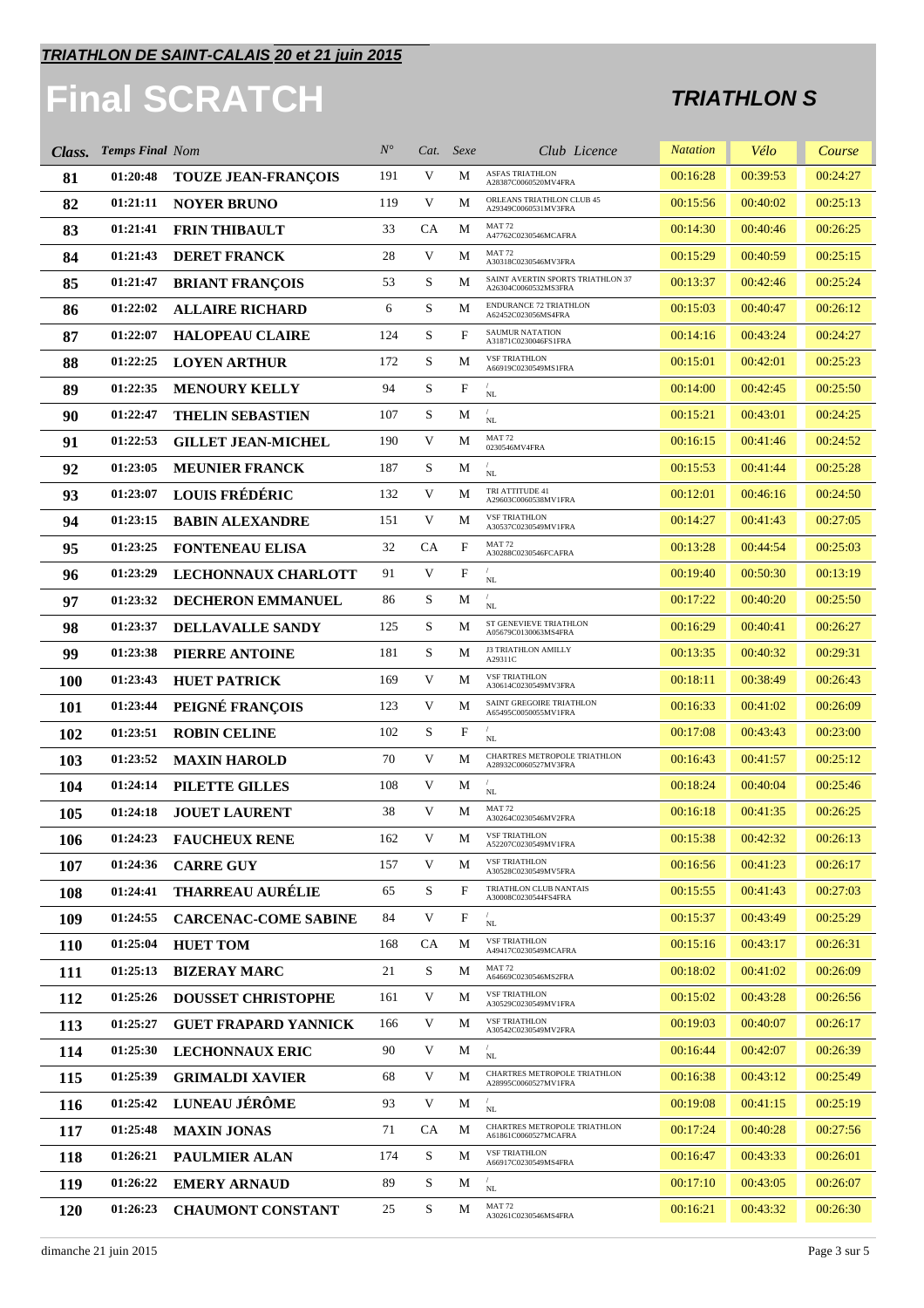# **Final SCRATCH**

| Class.     | <b>Temps Final Nom</b> |                              | $N^{\circ}$ |             | Cat. Sexe    | Club Licence                                               | <b>Natation</b> | Vélo     | Course   |
|------------|------------------------|------------------------------|-------------|-------------|--------------|------------------------------------------------------------|-----------------|----------|----------|
| 121        | 01:26:25               | RABEAU GUÉNAËL               | 98          | S           | М            | NL                                                         | 00:19:02        | 00:41:36 | 00:25:47 |
| 122        | 01:26:30               | <b>GONSARD MICKAEL</b>       | 36          | V           | M            | MAT <sub>72</sub><br>A48400C0230546MV2FRA                  | 00:15:30        | 00:42:25 | 00:28:35 |
| 123        | 01:26:31               | <b>GIRAUDEAU CHRISTOPHE</b>  | 34          | V           | M            | MAT <sub>72</sub><br>A43173C0230546MV3FRA                  | 00:15:58        | 00:44:20 | 00:26:13 |
| 124        | 01:26:35               | <b>BRUNEAU GUILLAUME</b>     | 83          | S           | М            | NL                                                         | 00:19:13        | 00:42:54 | 00:24:28 |
| 125        | 01:26:54               | <b>CARRE CHARLOTTE</b>       | 156         | S           | $\mathbf{F}$ | <b>VSF TRIATHLON</b><br>A03897C0230549FS4FRA               | 00:14:18        | 00:46:46 | 00:25:50 |
| 126        | 01:27:03               | <b>LEROUX JEREMI</b>         | 92          | S           | М            | NL                                                         | 00:18:39        | 00:40:46 | 00:27:38 |
| 127        | 01:27:05               | <b>LANERES SOPHIE</b>        | 138         | V           | F            | US PALAISEAU TRIATHLON<br>A02425C0130018FV2FRA             | 00:15:34        | 00:43:41 | 00:27:50 |
| 128        | 01:27:22               | <b>ROUILLON MEDHY</b>        | 143         | S           | М            | <b>VENDOME TRIATHLON</b><br>A28534C0060522MS4FRA           | 00:17:09        | 00:43:01 | 00:27:12 |
| 129        | 01:27:31               | <b>DECHERON FRANCIS</b>      | 87          | V           | М            | $\rm NL$                                                   | 00:16:59        | 00:42:42 | 00:27:50 |
| <b>130</b> | 01:28:10               | PINTHON RODOLPHE             | 96          | S           | М            | $\rm NL$                                                   | 00:17:30        | 00:41:39 | 00:29:01 |
| 131        | 01:28:13               | <b>ROUBY JEAN MARC</b>       | 46          | V           | М            | <b>MAT 72</b><br>A61074C0230546MV3FRA                      | 00:19:49        | 00:42:34 | 00:25:50 |
| 132        | 01:28:28               | <b>DELION RONAN</b>          | 26          | S           | M            | <b>MAT 72</b><br>A30262C0230546MS3FRA                      | 00:16:19        | 00:41:17 | 00:30:52 |
| 133        | 01:28:38               | <b>ROISNE HUGO</b>           | 104         | S           | М            | $\rm NL$                                                   | 00:18:10        | 00:43:25 | 00:27:03 |
| 134        | 01:28:43               | <b>TROADEC YANNICK</b>       | 131         | S           | M            | TOBESPORT CORSICA<br>A71276C0080013MS4FRA                  | 00:16:04        | 00:45:18 | 00:27:21 |
| 135        | 01:28:56               | <b>CRISAN JOFFREY</b>        | 129         | S           | M            | <b>TOBESPORT</b><br>A32952C0230582MS4FRA                   | 00:18:21        | 00:44:19 | 00:26:16 |
| 136        | 01:28:59               | <b>ROSEL JEAN-PASCAL</b>     | 105         | V           | M            | $\rm NL$                                                   | 00:16:40        | 00:43:21 | 00:28:58 |
| 137        | 01:29:22               | <b>CHENUT CHRISTOPHE</b>     | 113         | V           | М            | <b>ASFAS TRI</b><br>A25910C0060520MV2FRA                   | 00:15:09        | 00:44:57 | 00:29:16 |
| 138        | 01:29:26               | <b>VOISIN JOEL</b>           | 48          | V           | M            | MAT 72<br>A30327C0230546MV5FRA                             | 00:18:48        | 00:42:52 | 00:27:46 |
| 139        | 01:29:34               | <b>CEREUIL ALEXY</b>         | 85          | $\mathbf S$ | M            | $\rm NL$                                                   | 00:17:39        | 00:48:25 | 00:23:30 |
| <b>140</b> | 01:30:01               | <b>TROUILLOT BERNARD</b>     | 177         | V           | M            | <b>VSF TRIATHLON</b><br>A30548C0230549MV4FRA               | 00:16:32        | #Erreur  | #Erreur  |
| 141        | 01:30:10               | <b>DEROUINEAU FABIEN</b>     | 88          | S           | M            | $\rm NL$                                                   | 00:14:01        | 00:46:54 | 00:29:15 |
| 142        | 01:30:11               | <b>COQUAND ERIC</b>          | 133         | V           | M            | TRI DUNOIS 28<br>A64130C0060027MV2FRA                      | 00:21:04        | 00:44:33 | 00:24:34 |
| 143        | 01:30:24               | <b>BOULIN FLORIAN</b>        | 153         | <b>CA</b>   | М            | <b>VSF TRIATHLON</b><br>A66921C0230549MCAFRA               | 00:13:53        | 00:44:31 | 00:32:00 |
| 144        | 01:30:52               | <b>BLOT STÉPHANE</b>         | 22          | V           | M            | <b>MAT 72</b><br>A46786C0230546MV2FRA                      | 00:19:15        | 00:42:40 | 00:28:57 |
| 145        | 01:30:54               | <b>GOGER TONY</b>            | 11          | S           | M            | <b>ENDURANCE 72 TRIATHLON</b><br>A31572C0230564MS4FRA      | 00:20:13        | 00:43:43 | 00:26:58 |
| 146        | 01:32:26               | <b>BRETON-GUERIN DELPHIN</b> | 120         | S           | F            | RED STAR CLUB CHAMPIGNY<br>A4409410130021FS4FRA            | 00:17:10        | 00:47:29 | 00:27:47 |
| 147        | 01:32:50               | <b>WEBER EMMA</b>            | 49          | <b>CA</b>   | F            | <b>MAT 72</b><br>A30432C0230546FCAFRA                      | 00:15:32        | 00:46:43 | 00:30:35 |
| 148        | 01:32:59               | <b>SIMON STÉPHANE</b>        | 58          | V           | М            | SAINT AVERTIN SPORTS TRIATHLON 37<br>A611613C0060532MV2FRA | 00:20:36        | 00:44:17 | 00:28:06 |
| 149        | 01:33:06               | <b>VIRLOUVET HERVÉ</b>       | 17          | V           | M            | <b>JSA TRIATHLON</b><br>A70760C0230569MV2FRA               | 00:20:38        | 00:45:09 | 00:27:19 |
| 150        | 01:33:50               | PORCHER LAURENT              | 44          | V           | М            | MAT <sub>72</sub><br>A62301C0230546MV2FRA                  | 00:21:33        | 00:42:24 | 00:29:53 |
| 151        | 01:34:07               | <b>FREULARD JEAN-MARC</b>    | 135         | V           | М            | TRIATHLON PLESSIS ROBINSON<br>A01570C0130007MV2FRA         | 00:19:09        | 00:45:49 | 00:29:09 |
| 152        | 01:34:18               | <b>RAINE ERIC</b>            | 99          | V           | М            | NL                                                         | 00:18:40        | 00:45:52 | 00:29:46 |
| 153        | 01:34:46               | <b>HOUSSIN CEDRIC</b>        | 136         | V           | M            | TRIATHLON PLESSIS ROBINSON<br>A01537C0130007MV1FRA         | 00:14:29        | 00:41:13 | 00:39:04 |
| 154        | 01:34:54               | <b>DESON ISABELLE</b>        | 55          | V           | $\mathbf{F}$ | SAINT AVERTIN SPORTS TRIATHLON 37<br>A29425C0060532FV2FRA  | 00:14:14        | 00:46:39 | 00:34:01 |
| 155        | 01:35:05               | <b>ALAGUILLAUME NANCY</b>    | 59          | V           | $\mathbf{F}$ | TRIATHLON CLUB NANTAIS<br>A29977C0230544FV2FRA             | 00:17:13        | #Error   | #Erreur  |
| 156        | 01:35:21               | POIDVIN STEPHANE             | 97          | S           | М            | $\prime$<br>$\rm NL$                                       | 00:19:14        | 00:45:04 | 00:31:03 |
| 157        | 01:36:42               | <b>NICOLAS MAXENCE</b>       | 95          | CA          | М            | $\rm NL$                                                   | 00:18:04        | 00:43:24 | 00:35:14 |
| 158        | 01:37:22               | <b>ROISNE JEAN NOEL</b>      | 103         | V           | М            | NL                                                         | 00:21:35        | 00:44:15 | 00:31:32 |
| 159        | 01:37:43               | <b>VIRETTE THIERRY</b>       | 194         | V           | М            | <b>VSF TRIATHLON</b><br>A30558C                            | 00:20:37        | 00:44:41 | 00:32:25 |
| <b>160</b> | 01:38:02               | <b>DOUARD HERVE</b>          | 134         | V           | M            | TRI DUNOIS 28<br>A48655C0050027MV2FRA                      | 00:23:35        | 00:45:19 | 00:29:08 |